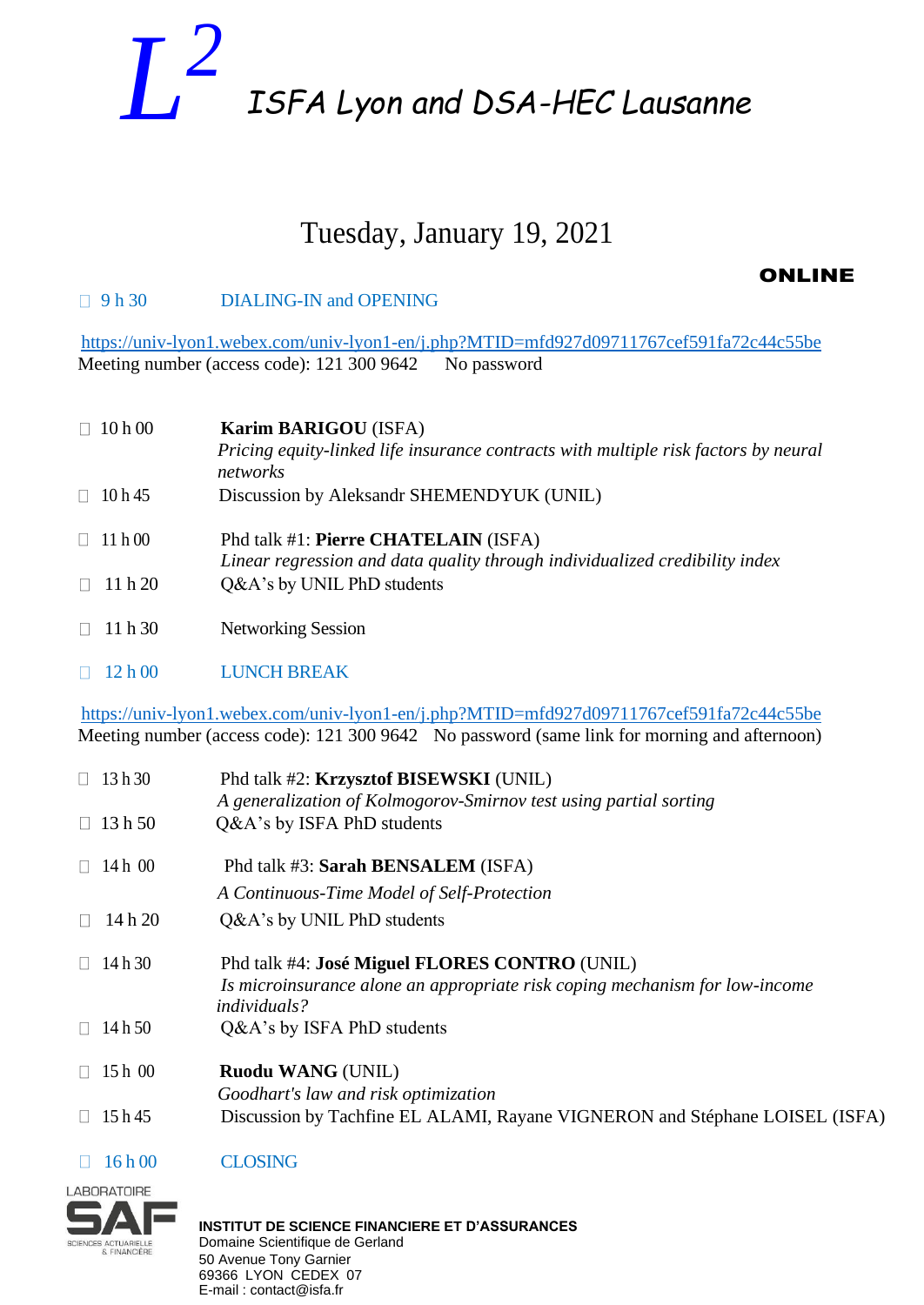## *L 2 ISFA Lyon and DSA-HEC Lausanne*

### ABSTRACTS

**Karim BARIGOU**: *Pricing equity-linked life insurance contracts with multiple risk factors by neural networks*

Abstract: This paper considers the pricing of equity-linked life insurance contracts with death and survival benefits in a general model with multiple stochastic risk factors: interest rate, equity, volatility, unsystematic and systematic mortality. We price the equity-linked contracts by assuming that the insurer hedges the risks to reduce the local variance of the net asset value process and requires a compensation for the non-hedgeable part of the liability in the form of an instantaneous standard deviation risk margin. The price can then be expressed as the solution of a system of non-linear partial differential equations. We reformulate the problem as a backward stochastic differential equation with jumps and solve it numerically by the use of efficient neural networks. Sensitivity analysis is performed with respect to initial parameters and an analysis of the accuracy of the approximation of the true price with our neural networks is provided.

#### **Pierre CHATELAIN**: *Linear regression and data quality through individualized credibility index*

Abstract: Many statistical applications set the question of data quality aside. However, data quality is a fundamental concern inherent in external data collection. In this work, we study how to integrate the information on data quality in linear regressions. A new algorithm is introduced to take into account individualized quality indexes related to the confidence we can have in covariate values. In this view, we suggest a latent variable model that drives the generation of the covariates, and study various frameworks depending on the correlation structure underlying the covariates. Our technique provides unbiased estimators of the regression coefficients and allows to make robust predictions using the individualized quality indexes. Keywords: Credibility, Quality index, OLS Regression

#### **Krzysztof BISEWSKI**: *A generalization of Kolmogorov-Smirnov test using partial sorting*

Abstract: Kolmogorov-Smirnov test is one of the most fundamental tests for testing whether the given sample \$X\_1, \ldots, X\_n\$ is iid with a given cumulative distribution function F() --- typically F() is a normal cdf. It relies on the fact that properly scaled distance between  $F()$  and the empirical cdf  $F_n()$  converges weakly to KS distribution and this limit does not depend on F. The empirical cdf can be constructed by sorting the original sample. It turns out that even partial sorting can be enough to construct a test analogous to the one of Kolmogorov Smirnov. In this presentation, we will show how to construct such a test using a partial bubble sort algorithm and examine its asymptotic behavior.

This is joint work with Marijn Jansen (TU Delft, The Netherlands) and Yoni Nazarathy (University of Queensland, Australia).

#### **Sarah BENSALEM**: *A Continuous-Time Model of Self-Protection*

Abstract: This paper deals with an optimal linear insurance demand model, where the protection buyer can also exert time-dynamic costly prevention effort to reduce her risk exposure. This is expressed as a stochastic control problem, in which the agent maximizes an exponential utility of her terminal wealth. We assume that the effort reduces the intensity of the jump arrival process, and we interpret this as dynamic self- protection. We



#### **INSTITUT DE SCIENCE FINANCIERE ET D'ASSURANCES** Domaine Scientifique de Gerland 50 Avenue Tony Garnier 69366 LYON CEDEX 07 E-mail : contact@isfa.fr